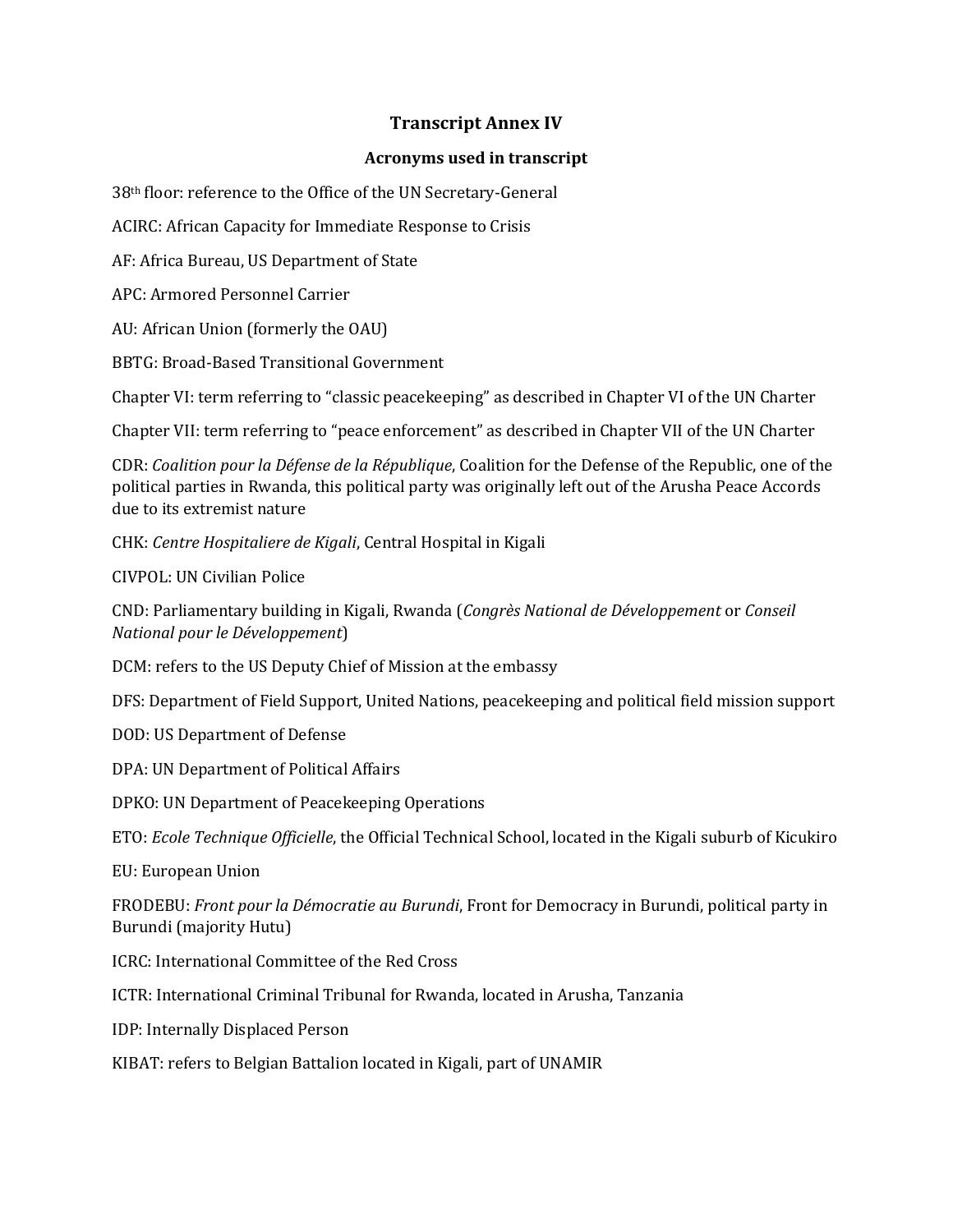M23: the "March 23 Movement", also known as the Congolese Revolutionary Army, a rebel military group based in the eastern areas of the Democratic Republic of the Congo, led a rebellion in 2012

MFN: Most Favoured Nation (trade status)

MDR: *Mouvement Démocratique Républicain,* Democratic Republican Movement, one of the political parties in Rwanda, split in late 1993, creating tensions stalling the installation of the new government

MRND: *Mouvement Révolutionnaire National pour le Dévelopement,* National Republican Movement for Democracy and Development, one of the political parties in Rwanda and the ruling party at the time

MSF: Médecins sans Frontières

NAM: Non-aligned movement, refers to the group of states not formally aligned with or against any major power bloc within the UN Security Council

NATO: North Atlantic Treaty Organization

NGO: Non-governmental organization

NMOG: Neutral Military Observer Group

NSC: National Security Council (US)

OAU: Organization of African Unity (today, it is the African Union or AU)

P3: referring to France, United Kingdom, and the United States

P5: referring to the permanent five members of the UN Security Council (China, France, Russia, United Kingdom, United States)

PDD-25: Presidential Decision Directive 25

PKO: peacekeeping operation

PRD-13: Presidential Review Directive 13

R2P: Responsibility to Protect

RGF: Rwandan Government Forces

RPF: Rwandan Patriotic Front

RTLM: Radio Télévision Libre des Mille Collines, a Rwandan radio station

SG: Secretary-General of the UN

SRSG: Special Representative of the Secretary-General (UN), formal head of a peacekeeping mission

UK: United Kingdom

UN: United Nations

UNAMID: African Union/United Nations Hybrid operation in Darfur